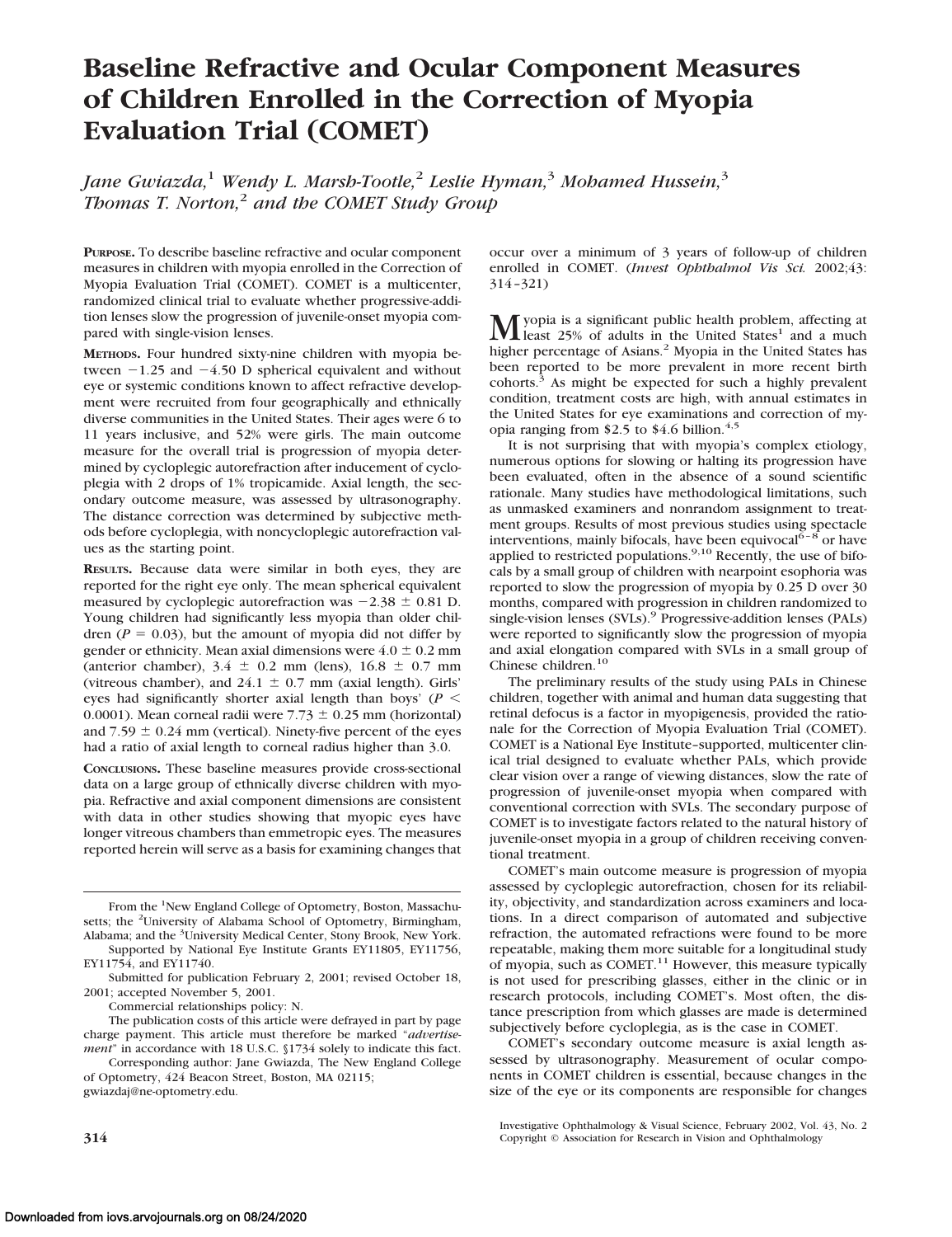**TABLE 1.** Inclusion Criteria

| Aged 6 to 11 years inclusive at baseline<br>Refractive criteria determined by cycloplegic autorefraction:            |
|----------------------------------------------------------------------------------------------------------------------|
| Spherical equivalent: between $-4.5$ and $-1.25$ D inclusive in both eyes                                            |
| Astigmatism: $\leq 1.50$ D in either eve                                                                             |
| Anisometropia $\leq 1.0$ D (spherical equivalent between eyes)                                                       |
| Visual Acuity (with distance correction): 0.20 logMAR units or better (Snellen equivalent 20/32)                     |
| No strabismus by cover test at far $(4 \text{ m})$ or near $(0.33 \text{ m})$ wearing distance correction or at near |
| wearing $+2.0$ over distance correction                                                                              |
| Birth weight $\geq 1250$ g                                                                                           |
| No known ocular, systemic, or neurodevelopmental conditions that might affect refractive<br>development              |
| No use of medications that might affect refractive development                                                       |
| No prior wear of progressive-addition or bifocal lenses                                                              |
| No prior wear of contact lenses                                                                                      |

in the eye's refractive properties. Experimental myopia induced by visual manipulations in various animal species is related to elongation of the vitreous chamber.<sup>12,13</sup>

The purpose of this report is to describe baseline measures of refractive error and ocular components from the 469 children enrolled in COMET. Follow-up data will show whether PALs slow the progression of myopia in this ethnically diverse group of school-aged children in the United States.

#### **METHODS**

### **Study Design**

The detailed study design has been described elsewhere.<sup>14</sup> Briefly, COMET is a multicenter, randomized clinical trial to determine whether there is a difference in progression of myopia between children with vision corrected by SVLs versus PALs (Varilux Comfort lenses with  $a + 2.0$  D addition; Essilor International; St. Petersburg, FL). The progression of myopia will be assessed by changes from baseline measurements obtained by cycloplegic autorefraction and A-scan ultrasonography and will be reported at the conclusion of the study. The measures reported herein were obtained at the baseline examination, before lens assignment. These baseline data were collected by the study's optometrists, who used standard protocols and identical equipment at each of four clinical centers located at colleges of optometry in Birmingham, Alabama; Boston, Massachusetts; Houston, Texas; and Philadelphia, Pennsylvania.

#### **Subjects**

Four hundred sixty-nine children, aged 6 to 11 years inclusive at the start of the study and who met the remainder of the inclusion criteria (Table 1), were enrolled in COMET. This age range was chosen to include children with myopia that was likely to progress throughout the follow-up phase of the trial. Refractive eligibility criteria were determined by cycloplegic autorefraction. The minimum spherical equivalent correction was  $-1.25$  D, to include only those children who were likely to wear their glasses. The maximum correction was  $-4.5$  D, so that, over the 3 years of the study, the correction would be unlikely to exceed  $-6.0$  D, a value that has been associated with pathologic changes in the eyeball.15 Astigmatism and anisometropia were limited to small amounts.

Visual acuity with distance correction was 0.2 log minimum angle of resolution (logMAR) units (20/32) or better. Children could not have strabismus by cover test at far  $(4.0 \text{ m})$ , near  $(0.33 \text{ m})$ , or near with  $+2.0$ D (the add power in the PALs) over their distance correction. A medical and ocular history was obtained from a parent, to exclude children with low birth weight or any known systemic, ocular, or neurodevelopmental condition that might affect refractive development. COMET children are ethnically diverse, with  $26\%$  ( $n = 122$ ) African-American, 8% (*n* = 38) Asian, 15% (*n* = 68) Hispanic, 5% (*n* = 27) mixed/other, and  $46%$  ( $n = 217$ ) white, by parental report.

Before the baseline examination, children and parents agreed to accept either SVLs or PALs, as assigned by the randomization scheme; attend follow-up appointments twice each year for at least 3 years; and refrain from contact lens wear throughout the study. Children agreed to wear their COMET glasses during all waking hours. Data are reported for the 469 children who completed the baseline examination, fulfilled all eligibility criteria, enrolled in COMET, and were randomized to a treatment group. The COMET study and protocols conform to the tenets of the Declaration of Helsinki. The institutional review boards of each participating center approved the research protocols. Informed consent (parents) and assent (children) were obtained after verbal and written explanation of the nature and possible consequences of the study.

#### **Procedures**

**Autorefraction.** Progression of myopia assessed by cycloplegic autorefraction is the primary outcome measure. As with all the study measures, autorefraction was taken on both eyes by experienced optometrists who were trained and certified on study protocols. An autorefractor (ARK 700A; Nidek, Gamagori, Japan) was used to obtain five consecutive, reliable readings both before and after cycloplegia. Cycloplegia was induced with two drops of 1% tropicamide administered 4 to 6 minutes apart, after corneal anesthesia was induced with either proparacaine or benoxinate. The COMET protocol specified that cycloplegic autorefraction measures be taken 30 minutes after the second drop of 1% tropicamide was administered.

The child sat in front of the autorefractor and looked at the target, which was designed to minimize accommodation. Measures (in 0.25 D steps) were taken on the right eye first, followed by the left eye under pre- and postcycloplegic conditions. The reliability of each measure was indicated by an automatic numeric assessment (scaled from 5 to 9) provided by the autorefractor. Only measurements with reliability ratings of 7, 8, or 9 were accepted for study purposes, according to COMET protocol. Additional measures were taken, if necessary, to provide five reliable measures in each eye. Eligibility for the study was determined by the summary values provided by the autorefractor after cycloplegia.

**Autokeratometry.** Three autokeratometry measures were taken using the keratometry setting of the autorefractor-autokeratometer before any drops were administered. The mire rings of the ARK 700A (Nidek) are 3.3 mm in diameter, measured at the corneal surface.

**Subjective Refraction.** Subjective refraction was completed before cycloplegia according to a standard protocol used at all clinical centers. Standardization was enhanced by using a commercial system (Total Refracting System; Marco Technologies, Jacksonville, FL), which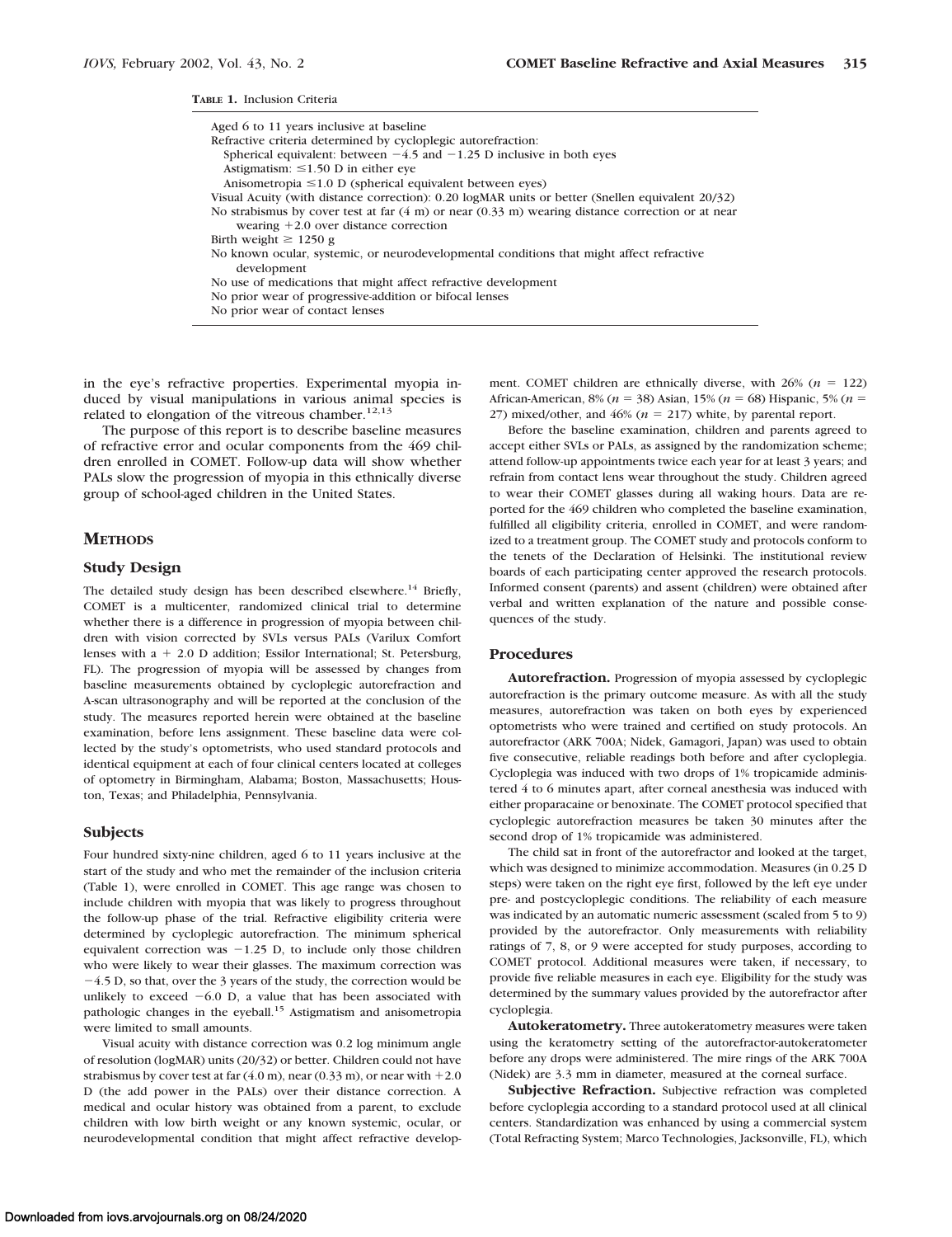allows for preprogrammed lenses and targets at the start of each step of the refractive protocol. The starting point of the subjective refraction was the summary of five noncycloplegic autorefractor measures, taken from the autorefractor. The protocol included determination of monocular best sphere, cylinder power and axis (right eye followed by left eye), binocular balance, and binocular best sphere. Additional converging (plus) lenses were added initially and later at key points throughout the subjective refractive sequence. The spherical component of the refractive prescription was determined by the least correction of the myopia required for the child to read threshold letters at distance. All children received new glasses produced from the distance prescription (in 0.25 D steps) determined at the baseline examination.

**Residual Accommodation.** Residual accommodation was measured using another autorefractor (R-1; Canon USA, Lake Success, NY) to demonstrate the degree of cycloplegia obtained in COMET children. Tropicamide (1%) was found to be an effective cycloplegic agent in this group of children with myopia.<sup>16</sup>

**Ocular Component Measures.** After cycloplegic autorefraction, ocular components were measured by ultrasonography (A-2500; Sonomed; Lake Success, NY) using a 10-MHz focused (hard) transducer. After the cornea was anesthetized with either proparacaine or benoxinate, the child was positioned behind the slit lamp. The transducer was held in the tonometer mount and gently applied directly to the cornea. Axial measures were completed, using either the slit lamp technique (the first choice, according to study protocol) or a handheld technique, if necessary, for child comfort or safety. Five individual measures were attempted per eye, and at least three measures per eye were necessary for study eligibility. If any A-scan waveforms showed poor component definition or flattening of the anterior chamber (front of cornea to front of lens) compared with the other scans after review by the examiner, then these were deleted and replaced with acceptable measures. Substitute measures were taken to obtain axial length readings with a within-subject SD less than or equal to 0.1 mm. Mean variability in the right eye was 0.06 mm across all COMET children, as reported previously,<sup>17</sup> determined by first calculating the SD of the three to five measures of axial length in each eye and then the mean of these SDs.

### **Statistical Analysis**

The refraction data, clinically written as sphere, negative cylinder power, and axis, were analyzed by using Fourier decomposition of the power profile, as described by Thibos et al.<sup>18</sup> Each refractive correction was broken down into three components, the spherical equivalent (M in the notation of Thibos et al.) and two Jackson crossed cylinders: one with its meridian of maximum converging power set horizontally  $(J<sub>0</sub>)$  and the other with its meridian of maximum converging power set obliquely  $(J_{45})$ . The power vector components for sphere  $(S)$ , minus cylinder (*C*), and axis ( $\theta$ ) were computed as follows:  $M = S + C/2$ ;  $J_0 = -(C/2) \cos 2\theta$ ; and  $J_{45} = -(C/2) \sin 2\theta$ .

Refractive data were summarized for each eye by the mean of five reliable measurements. Axial length data were summarized by the mean of three to five independent measures, with five measures obtained for most of the eyes (93.3% of right eyes and 97.8% of left eyes). Continuous variables were summarized for right and left eyes using  $means \pm SDs$ . For each eye separately, comparisons were made between the different measures of refractive error—that is, between cycloplegic autorefraction and the distance prescription and between cycloplegic autorefraction and noncycloplegic autorefraction. For each comparison, the difference between the two measurements, respecting the sign of the difference, was plotted as a function of the mean of these measures using a mean-versus-difference graph.19 The *t*-test for paired samples was used in univariate analyses, if the normality assumption was satisfied. Otherwise, the nonparametric Wilcoxon signed rank test was used. These analyses were performed primarily to



**FIGURE 1.** Distribution of *M* (spherical equivalent),  $J_0$ , and  $J_{45}$  assessed by cycloplegic autorefraction at baseline in the right eyes of 469 children in the COMET. Four percent of the plotted spherical equivalents extend beyond the eligibility limits, because they are means calculated by the coordinating center and not the summary values that were supplied by the autorefractor and used for inclusion in the study.

guide the selection of potential predictors in the multivariate analyses, which mainly used the multiple linear regression approach.<sup>20</sup> Only noninteraction models were considered. Thus, each model produced coefficients reflecting the effect of one variable while adjusting for the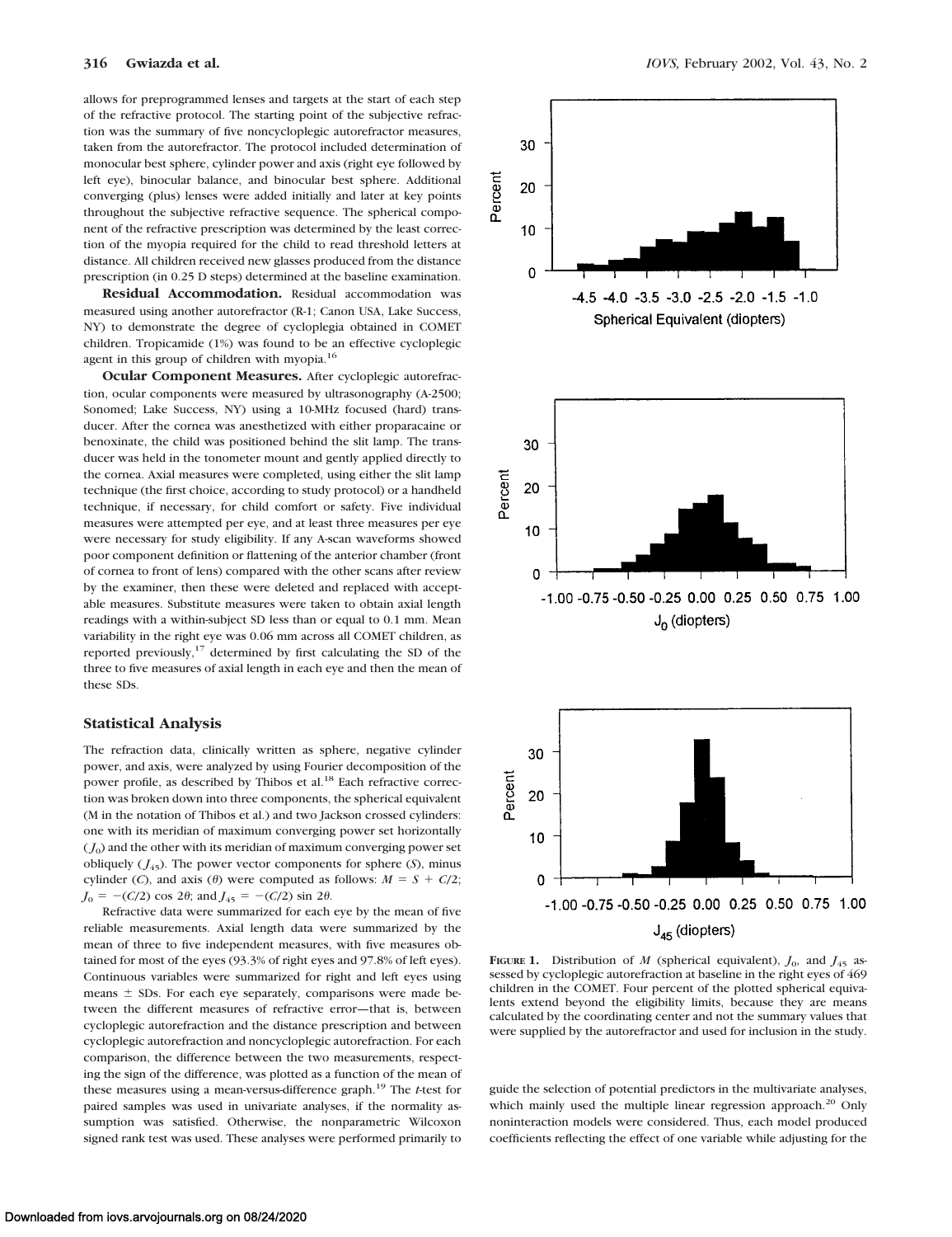**TABLE 2.** Spherical Equivalent Cycloplegic Autorefraction at Baseline

| A. By Age and Gender |                                                        |                                                                   |                                                                 |  |  |
|----------------------|--------------------------------------------------------|-------------------------------------------------------------------|-----------------------------------------------------------------|--|--|
| Age $(v)$<br>$6 - 7$ | Mean Spherical Equivalent $\pm$ SD in D (No. subjects) |                                                                   |                                                                 |  |  |
|                      | Male                                                   | Female                                                            | Total                                                           |  |  |
|                      |                                                        | $-2.12 \pm 0.65$ (17) $-2.40 \pm 0.87$ (25) $-2.29 \pm 0.79$ (42) |                                                                 |  |  |
| 8                    |                                                        | $-2.14 \pm 0.83(38)$ $-2.11 \pm 0.74(45)$ $-2.13 \pm 0.78(83)$    |                                                                 |  |  |
| 9                    |                                                        |                                                                   | $-2.49 \pm 0.85(58)$ $-2.58 \pm 0.81(53)$ $-2.54 \pm 0.83(111)$ |  |  |
| 10                   |                                                        |                                                                   | $-2.37 \pm 0.72(70)$ $-2.42 \pm 0.89(64)$ $-2.39 \pm 0.80(134)$ |  |  |
| 11                   |                                                        | $-2.41 \pm 0.79(40)$ $-2.42 \pm 0.80(59)$ $-2.42 \pm 0.79(99)$    |                                                                 |  |  |

Total  $-2.35 \pm 0.79$  (223)  $-2.40 \pm 0.83$  (246)  $-2.38 \pm 0.81$  (469)

|  |  | <b>B.</b> By Ethnicity |
|--|--|------------------------|
|--|--|------------------------|

| Ethnicity        | Mean Spherical Equivalent $\pm$ SD in D<br>(No. subjects) |  |  |  |
|------------------|-----------------------------------------------------------|--|--|--|
| African American | $-2.47 \pm 0.77$ (122)                                    |  |  |  |
| Asian            | $-2.56 \pm 0.74(35)$                                      |  |  |  |
| Hispanic         | $-2.23 \pm 0.81$ (68)                                     |  |  |  |
| Mixed            | $-2.50 \pm 0.90(27)$                                      |  |  |  |
| White            | $-2.32 \pm 0.82$ (217)                                    |  |  |  |
| Total            | $-2.38 \pm 0.81$ (469)                                    |  |  |  |
|                  |                                                           |  |  |  |

possible effect of the others. Because the results in both eyes were similar, data are presented for the right eye only, except when noted.

#### **RESULTS**

## **Refractive Measures**

Figure 1 shows the distribution of  $M$  (spherical equivalent),  $J_0$ , and  $J_{45}$  determined by cycloplegic autorefraction. Overall, the

mean spherical equivalent was  $-2.38 \pm 0.81$  D. Most children had myopia at the low end of the inclusion range, with only 43 (9.2%) of 469 of the spherical equivalents between  $-3.50$  D and  $-4.50$  D.  $J_0$  and  $J_{45}$  were mostly zero or within  $\pm 0.25$  D (68% for  $J_0$  and 99% for  $J_{45}$ ), indicating little or no astigmatism in this group of children. This is to be expected, based on an inclusion criterion of no more than 1.5 D of astigmatism.

The distribution of astigmatism was also determined using conventional notation, with the axis of the cylinder classified as against the rule (ATR) if it was between 67.5° and 112.5°, and with the rule (WTR) if it was between 0° and 22.5° inclusive or between 157.5° and 180° inclusive. Intermediate values were classified as oblique. Twenty-nine percent of the right eyes had no astigmatism. Seventy-four percent of the right eyes with astigmatism had small amounts  $(<0.75$  D), whereas 26% had between 0.75 and 1.5 D. With respect to axis, half of the astigmatism (51%) was WTR, compared with 35% ATR, and 14% oblique.

Table 2A shows the distribution by age and gender of baseline myopia determined by cycloplegic autorefraction, and Table 2B shows the distribution by ethnicity. Results of a multivariate analysis adjusting for age, gender, and ethnicity showed that young children had significantly less myopia than older ones ( $P = 0.03$ ), but the amount of myopia did not differ by gender or ethnicity.

The difference between the amount of myopia measured by cycloplegic autorefraction and the distance prescription, expressed as spherical equivalents, versus the mean of these findings, is presented in the mean-versus-difference plot in Figure 2. The mean difference in all subjects and the associated 95% limits of agreement were compared with the zero difference to evaluate for possible bias. The mean  $(\pm SD)$  difference between cycloplegic autorefraction and the distance prescription was negligible  $(-0.04 \pm 0.27 \text{ D})$ , although statistically significant ( $P < 0.001$ ). The 95% limits of agreement were  $-0.57$  to 0.49 D.



**FIGURE 2.** Difference-versus-means plot of baseline spherical equivalent refractive error determined by two methods. Cycloplegic autorefraction minus the distance prescription is plotted against the mean of the two measures in the right eyes of 469 children. *Solid line*: the mean; *dashed lines*: the 95% limits of agreement.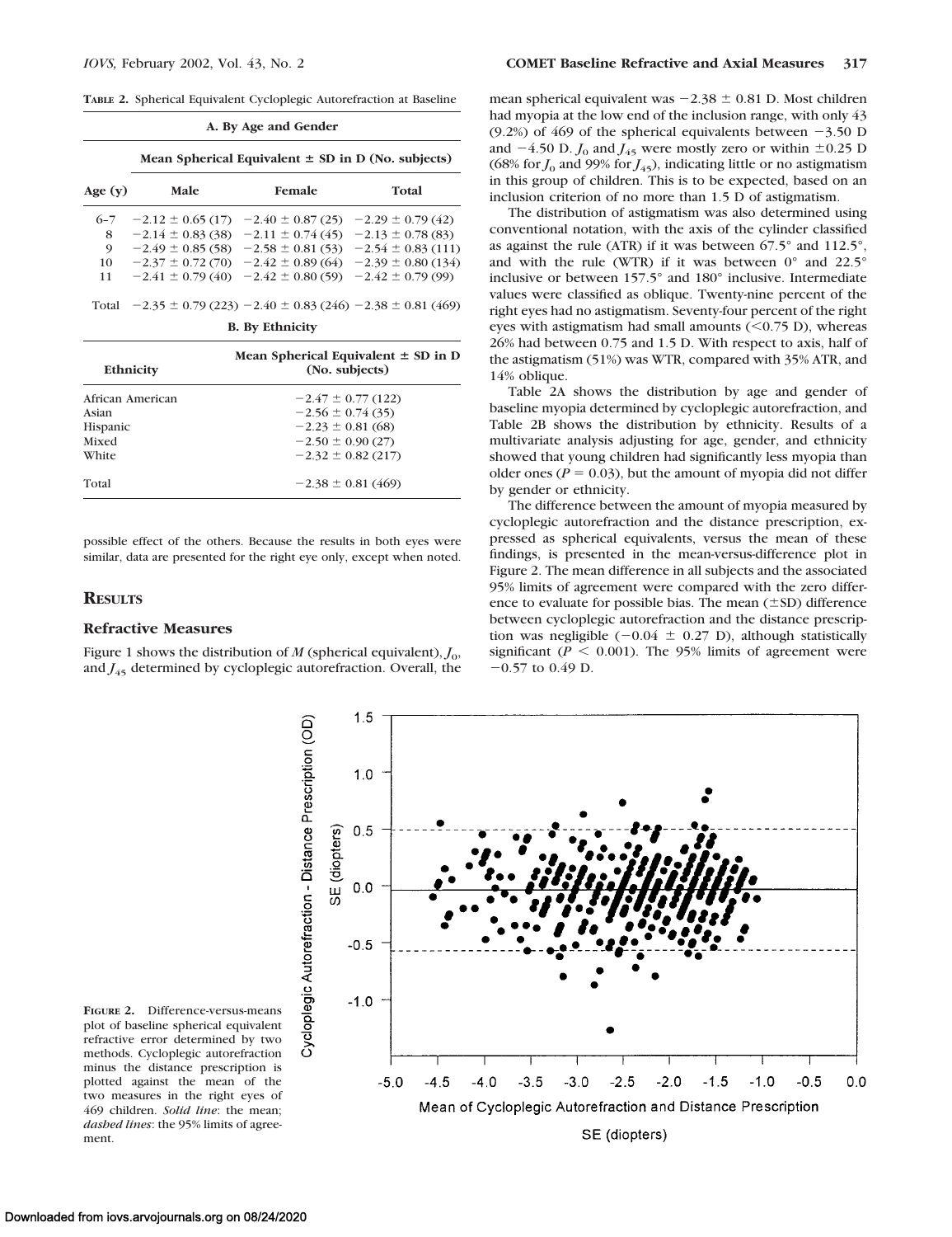

**FIGURE 3.** Difference-versus-means plot of baseline spherical equivalent refractive error determined by two methods. Cycloplegic autorefraction minus noncycloplegic autorefraction is plotted against the mean of the two measures in the right eyes of 469 children. *Solid line*: the mean; *dashed lines*: the 95% limits of agreement.

The distance prescription was identical with the endpoint of the subjective refraction in 83% of the children. In the other 17%, modified based on the examiner's clinical judgment, the mean spherical equivalent refractions differed by only 0.03 D, which was not statistically significant. Even smaller differences, also not statistically significant, were found in  $J_0$  and  $J_{45}$ . Most (81%) of the changes were either in the spherical component of refraction or in the cylinder axis.

The difference between myopia measured by cycloplegic autorefraction and noncycloplegic autorefraction, expressed as spherical equivalents, versus the mean of these findings is presented in the mean-versus-difference plot in Figure 3. The mean (±SD) difference between cycloplegic autorefraction and noncycloplegic autorefraction was small but statistically significant (0.19  $\pm$  0.22 D), indicating that cycloplegic values were slightly more positive. The 95% limits of agreement were  $-0.24$  to 0.62 D.

## **Ocular Component Measures**

Axial measures were completed with the slit lamp technique in 64% of right eyes (measured first) and 59% of left eyes (measured next). A handheld method was used for the remaining measures. The mean  $(\pm SD)$  axial length for the rights eyes of COMET children was  $24.1 \pm 0.7$  mm. The mean ( $\pm$ SD) ocular component measures were  $4.0 \pm 0.2$  mm (anterior chamber),  $3.4 \pm 0.2$  mm (lens), and  $16.8 \pm 0.7$  mm (vitreous). As mentioned previously, the SDs of each of the component measures were small, indicating good precision of these measurements across examiners and centers.17

Table 3A shows the distribution of baseline axial length measures by age and gender, and Table 3B shows the distribution by ethnicity. Results of a multivariate analysis adjusting for age, gender, and ethnicity showed that younger children had significantly shorter axial length than older ones  $(P \le 0.0001)$ and that girls had significantly shorter axial length than boys (23.92 mm versus 24.36 mm,  $P \le 0.0001$ ). These differences in

axial length were mainly due to differences in vitreous chamber depth (16.61 mm in girls versus 16.95 mm in boys, *P* 0.0001). Axial length did not vary by ethnicity. The Pearson correlation coefficient (*r*) between axial length and spherical equivalent assessed by cycloplegic autorefraction was 0.32 in the right eye ( $P < 0.001$ ) and 0.33 in the left eye ( $P < 0.001$ ). Similar correlations ( $r = 0.29$  in the right eye and 0.31 in the

**TABLE 3.** Mean Axial Length at Baseline

| A. By Age and Gender |                                                 |                                                                      |                        |  |
|----------------------|-------------------------------------------------|----------------------------------------------------------------------|------------------------|--|
|                      | Mean Axial Length $\pm$ SD in mm (No. subjects) |                                                                      |                        |  |
| Age $(y)$            | Male                                            | Female                                                               | Total                  |  |
| $6 - 7$              | $23.73 \pm 0.40$ (17)                           | $23.56 \pm 0.69(25)$                                                 | $23.63 \pm 0.59(42)$   |  |
| 8                    | $24.31 \pm 0.62$ (38)                           | $23.90 \pm 0.58(45)$                                                 | $24.09 \pm 0.63(83)$   |  |
| 9                    | $24.31 \pm 0.61(58)$                            | $23.92 \pm 0.64(53)$                                                 | $24.12 \pm 0.65$ (111) |  |
| 10                   | $24.45 \pm 0.71(70)$                            | $24.02 \pm 0.79(64)$                                                 | $24.24 \pm 0.78(134)$  |  |
| 11                   | $24.62 \pm 0.64(40)$                            | $23.97 \pm 0.70(59)$                                                 | $24.23 \pm 0.75(99)$   |  |
| Total                |                                                 | $24.36 \pm 0.67$ (223) $23.92 \pm 0.70$ (246) $24.13 \pm 0.72$ (469) |                        |  |
|                      |                                                 | <b>B.</b> By Ethnicity                                               |                        |  |

| <b>Ethnicity</b> | Mean Axial Length $\pm$ SD in mm<br>(No. subjects) |  |  |
|------------------|----------------------------------------------------|--|--|
| African American | $24.11 \pm 0.68$ (122)                             |  |  |
| Asian            | $24.29 \pm 0.64$ (35)                              |  |  |
| Hispanic         | $24.21 \pm 0.75(68)$                               |  |  |
| Mixed            | $24.21 \pm 0.58(27)$                               |  |  |
| White            | $24.08 \pm 0.75(217)$                              |  |  |
| Total            | $24.13 \pm 0.72$ (469)                             |  |  |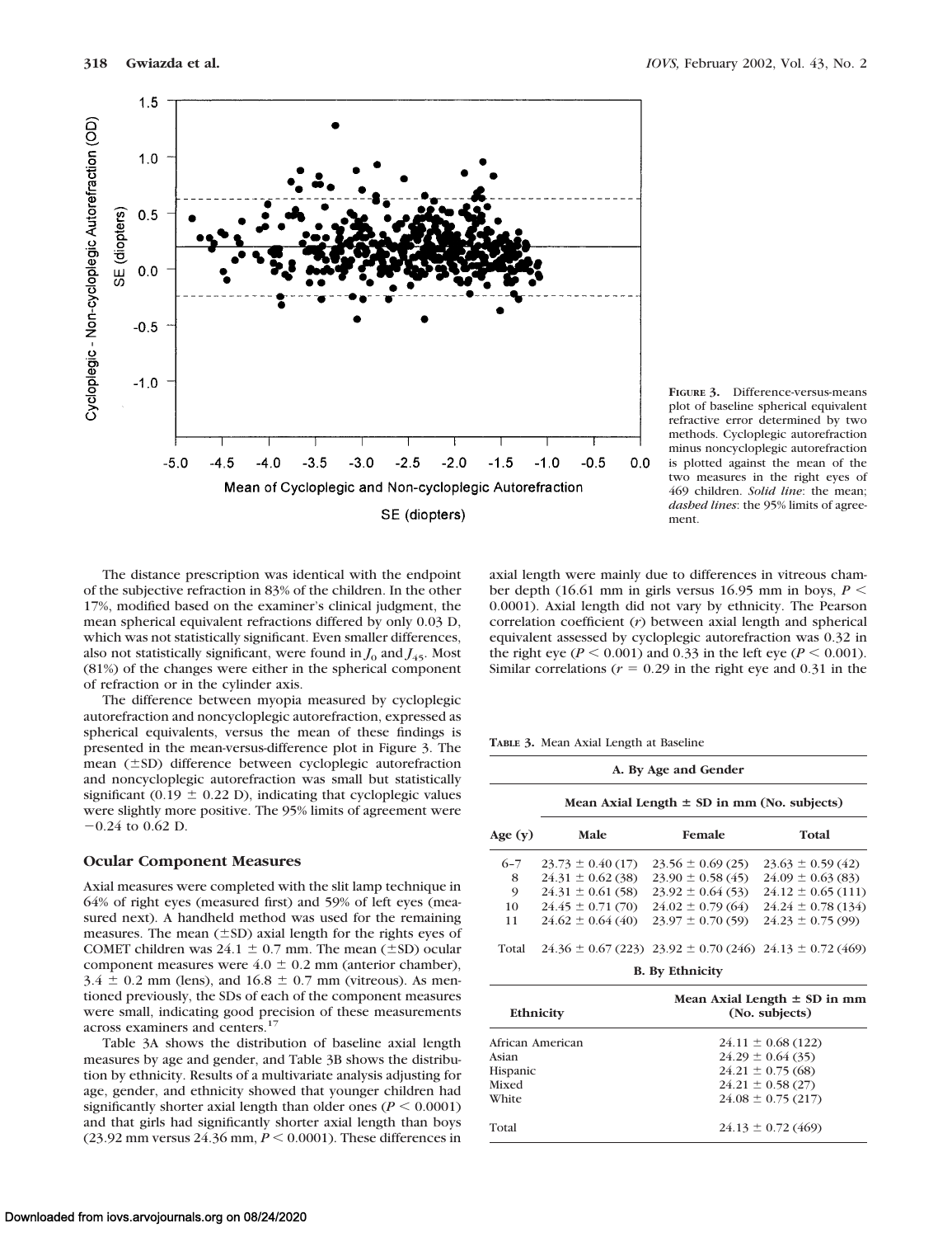|                             | n   | Age<br>(y) | <b>Refractive Error</b><br>(D) | <b>Axial Length</b><br>(mm) | <b>Anterior Chamber</b><br>Depth<br>(mm) | Lens<br>(mm) | Vitreous Chamber<br>Depth<br>(mm) |
|-----------------------------|-----|------------|--------------------------------|-----------------------------|------------------------------------------|--------------|-----------------------------------|
| <b>COMET</b>                | 469 | $6 - 11$   | $-1.25$ to $-4.5$              | 24.13                       | 3.95                                     | 3.41         | 16.77                             |
| Jensen <sup>6</sup>         | 159 | $6 - 12$   | $-1.25$ to $-6.0$              | 24.48                       | 3.92                                     | 3.34         | 17.22                             |
| Zadnik et al. <sup>25</sup> | 662 | $6 - 12$   | Nonmyopic                      | 22.82                       | 3.66                                     | 3.48         | 15.68                             |
| Larsen <sup>27-29</sup>     | 733 | $6 - 11$   | $+5.0 \text{ to } -2.0$        | 22.37                       | 3.62                                     | 3.47         | 15.28                             |

**TABLE 4.** Selected Characteristics of Subjects in Four Studies Showing Axial Dimensions in Young Myopes and Nonmyopes

All data are from right eyes, except in Larsen, who reported "eyes." Cycloplegic agents were 1% cyclopentolate in Jensen's and Larsen's studies and 1% tropicamide in the others. Larson's study includes data from 22 young myopes.

left eye,  $P \le 0.001$  in both eyes) were found between vitreous chamber depth and spherical equivalent.

## **Corneal Radii**

The mean  $(\pm SD)$  corneal radii in the right eyes determined by keratometry were  $43.7 \pm 1.4$  D (7.73  $\pm$  0.25 mm) in the horizontal meridian and  $44.5 \pm 1.4$  D (7.59  $\pm$  0.24 mm) in the vertical meridian. There was a gender difference, with eyes in girls having significantly steeper corneas in both meridians. In the horizontal meridian, mean corneal radius in girls' eyes was 44.0 D compared with 43.5 D in boys'  $(P \le 0.001)$ , and in the vertical meridian mean corneal radius in girls' eyes was 44.8 D compared with 44.2 D in boys' ( $P \le 0.0001$ ).

The mean ratio of axial length to corneal radius was 3.12  $\pm$ 0.08 on the horizontal meridian and  $3.18 \pm 0.08$  on the vertical. Ninety-five percent of the ratios on the horizontal meridian were higher than 3.0, a level that has been linked to increased risk of development of myopia.<sup>21</sup> Results of a multivariate analysis adjusting for age, gender, and ethnicity showed that younger children had significantly lower ratios than older ones  $(P \le 0.0001)$  and that girls had lower ratios than boys  $(3.14 \text{ vs.})$ 3.16,  $P = 0.002$ ). The ratios did not vary by ethnicity after adjusting for the other covariates.

## **DISCUSSION**

Baseline refractive and ocular component measures have been reported in 469 children enrolled in COMET, which represents a population of ethnically diverse children with moderate levels of myopia (mean spherical equivalent of  $-2.38$  D by cycloplegic autorefraction and mean axial length of 24.1 mm in the right eyes). These results reflect the eligibility criteria for this clinical trial that sought to recruit children with myopia that would progress for at least 3 years of follow-up. These data will be used as baseline measures for later analyses of progression of myopia during the follow-up phase of COMET.

The amount of myopia measured by cycloplegic autorefraction in this group of 6- to 11-year-old children, who were selected to meet the specific refractive criteria shown in Table 1, is related to age, but not to gender or ethnicity. Because children were recruited to meet specific refractive criteria, COMET is not representative of the population of children with myopia in the United States. Therefore, the absence of a statistically significant difference among ethnic groups may be due to the relatively small differences in refraction among the groups or the limited power due to the modest sample size in the Asian and mixed groups.

The refraction values found in COMET show good agreement between the cycloplegic autorefraction and the distance prescription, which was based on the results of the subjective refraction. Cycloplegic autorefraction requires only brief fixation to a target, whereas the noncycloplegic subjective refraction is a relatively lengthy procedure that requires sustained attention from the child and interaction between the examiner and child. In the subjective refraction protocol, end points were determined by the child's ability to read more letters with added minus spheres, or to report differences in the perceived clarity of small dots observed through a series of cylindrical lenses. Because myopes are less sensitive to lens-induced blur than are nonmyopes, $2^{2,23}$  spherical end points might be difficult to determine with subjective methods in children with myopia. Thus, the agreement between cycloplegic autorefraction and subjective refraction in these baseline measures is reassuring.

The difference between cycloplegic and noncycloplegic autorefraction is small—less than 0.25 D spherical equivalent in each eye. Our population was limited to children in whom myopia was confirmed by cycloplegic measures. Good agreement but larger differences have been reported between noncycloplegic and cycloplegic autorefraction in hyperopic children  $(0.77 \pm 0.45)$  D more hyperopia using tropicamide and  $0.91 \pm 0.57$  D using cyclopentolate).<sup>24</sup> Previous data in COMET children showed that residual accommodation to a target at 33 cm averaged less than 0.40 D, indicating that 1% tropicamide was an effective cycloplegia-inducing agent in this group of children with myopia.16 Therefore, the cycloplegic value was not confounded by significant residual accommodation. Our data also show that, on average, these young children with myopia did not exhibit high levels of accommodation during noncycloplegic autorefraction and subjective refraction.

Ultrasound measures of axial length summarized in Table 3 show that the amount of axial elongation increased with age and that girls' eyes had shorter axial length than boys', despite their having similar amounts of myopia. Axial dimensions were similar in all ethnic groups. The COMET baseline ocular component measures are similar to those from a smaller, more homogeneous group of similarly aged Danish children with myopia.6 Table 4 presents ocular component measures from these two groups of children with myopia as well as from two other large groups of same-aged children with primarily emmetropic refractive measures.<sup>25-29</sup> Both groups of children with myopia tended to have eyes with longer axial length compared with the eyes of emmetropes, with most of the increase in the vitreous chamber. The correlation between axial length and refractive error in COMET is lower than that reported by Jensen<sup>6</sup> ( $r = 0.49$ ). In the Jensen study, the range of myopia  $(\leq 1.0 - 6.0 \text{ D})$  was greater than in COMET, which could account, in part, for the difference in the correlation values. COMET children will be followed up for at least 3 years, allowing us to compare changes in axial components with the progression of juvenile myopia.

Although girls enrolled in COMET had a mean spherical equivalent refraction ( $-2.40$  D) similar to COMET boys ( $-2.35$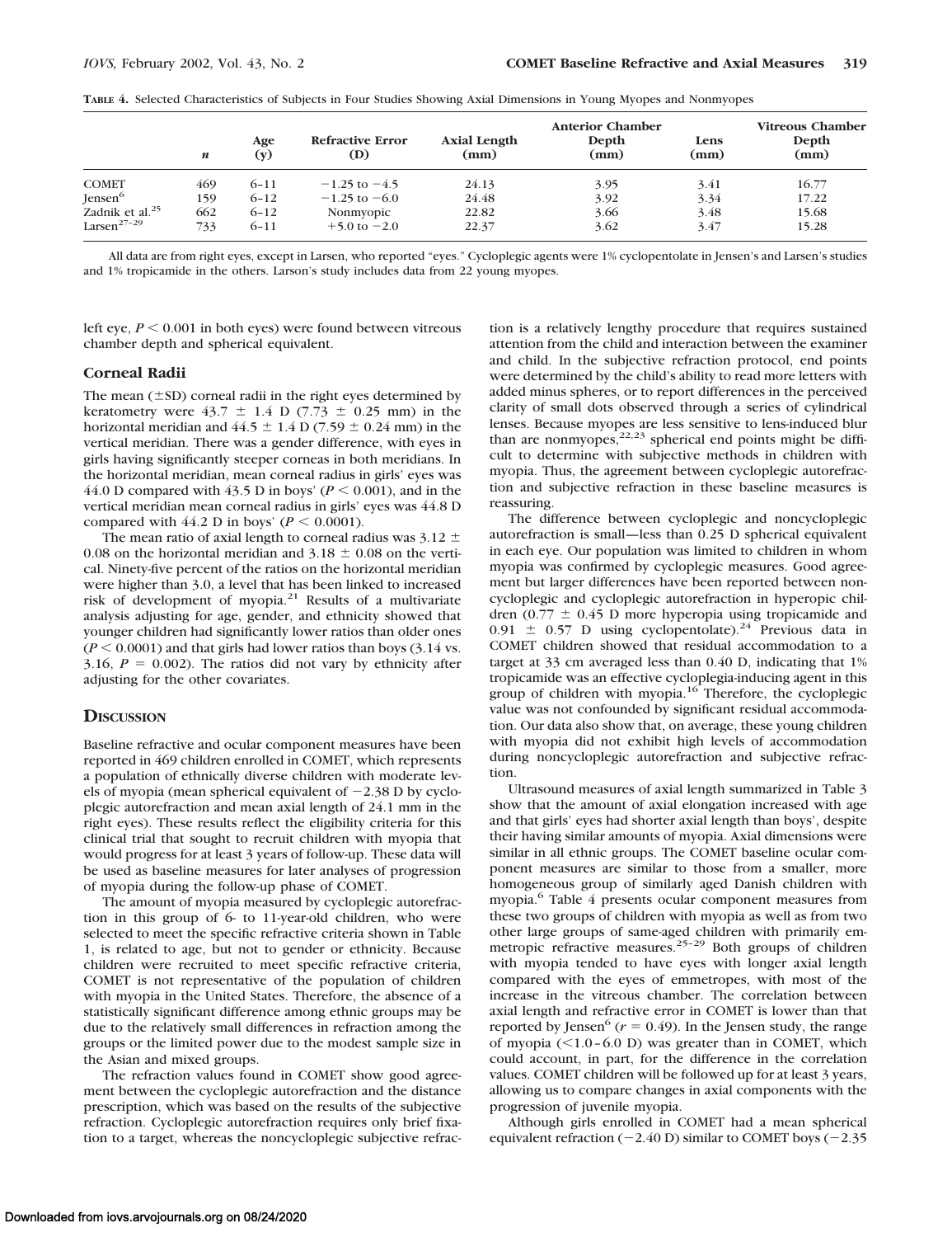D), their eyes had significantly shorter axial length  $(P \leq$ 0.0001), by 0.44 mm overall. Keratometry data showed that eyes in girls had significantly steeper corneas than in boys, which, in combination with shorter axial length, could account for the same amount of myopia. COMET data are similar to refraction and ocular component measures in a group of 383 Chinese children, with a mean spherical equivalent of  $-1.6$  D in both genders, but with axial length in girls' eyes on average 0.42 mm shorter and with corneas steeper.<sup>30</sup>

Goss and Jackson<sup>21</sup> have suggested that a criterion of 3.0 for the ratio of axial length to corneal radius (based on the horizontal radius) in emmetropes may separate eyes that become myopic from those that remain emmetropic. It is clear from the baseline data that a ratio higher than 3.0 is associated with myopia, because the ratios of 95% of children enrolled in COMET fell into this category. At the end of the study, we will be able to relate changes in the ratio, if they occur, to the progression of myopia.

In summary, COMET has provided objective, reliable, standardized measures of myopia (autorefraction) and ocular components (A-scan ultrasound) taken after induction of cycloplegia. These baseline measures will be used to evaluate the progression of juvenile-onset myopia in this carefully observed, select group of children and to determine whether there is a difference in the progression of myopia in young children wearing PALs compared with SVLs.

#### *Acknowledgments*

The authors thank Essilor of America (St. Petersburg, FL) Marchon Eyewear (Melville, NY), Marco Technologies (Jacksonville, FL), and Welch Allyn (Skaneateles, NY) for helping to provide lenses, frames, and equipment, and the COMET families for their outstanding commitment to the study.

#### *References*

- 1. Wang Q, Klein B, Klein R, Moss S. Refractive status in the Beaver Dam Eye Study. *Invest Ophthalmol Vis Sci.* 1994;35:4344–4347.
- 2. Lin LL, Shih YF, Tsai CB, et al. Epidemiologic study of ocular refraction among schoolchildren in Taiwan. *Optom Vis Sci*. 1999; 76:275–281.
- 3. The Framingham Offspring Eye Study Group. Familial aggregation and prevalence of myopia in the Framingham Offspring Eye Study. *Arch Ophthalmol.* 1996;114:326–332.
- 4. National Advisory Eye Council. Vision research a national plan: 1994–1998. US Department of Health and Human Services: Bethesda, MD; 1994.
- 5. Javitt JC, Chiang YP. The socioeconomic aspects of laser refractive surgery. *Arch Ophthalmol.* 1994;112:1526–1530.
- 6. Jensen H. Myopia progression in young school children: a prospective study of myopia progression and the effect of a trial with bifocal lenses and beta blocker eye drops. *Acta Ophthalmol Suppl.* 1991;200:1–79.
- 7. Grosvenor T, Perrigin D, Maslovitz B. Houston myopia control study: a randomized clinical trial. Part II: final report by the patient care team. *Am J Opt Phys Opt.* 1987;64:482–498.
- 8. Goss D. Effect of spectacle correction on the progression of myopia in children: a literature review. *J Am Opt Assoc*. 1994;65:117– 128.
- 9. Fulk G, Cyert L, Parker D. A randomized trial of the effect of single vision vs. bifocal lenses on myopia progression in children with esophoria. *Optom Vis Sci.* 2000;77:395–401.
- 10. Leung JT, Brown B. Progression of myopia in Hong Kong Chinese schoolchildren is slowed by wearing progressive lenses. *Optom Vis Sci.* 1999;76:346–354.
- 11. Bullimore M, Fusaro R, Adams A. The repeatability of automated and clinician refraction. *Optom Vis Sci.* 1998;75:617–622.
- 12. Norton TT. Animal models of myopia: learning how vision controls the size of the eye. *Inst Lab Anim Res*. 1999;40:59-77
- 13. Wildsoet CF. Active emmetropization: evidence for its existence and ramifications for clinical practice. *Ophthalmic Physiol Opt.* 1997;17:279–290.
- 14. Hyman L, Gwiazda J, Marsh-Tootle W, Norton T, and the COMET Group. The Correction of Myopia Evaluation Trial (COMET): design and baseline characteristics. *Control Clin Trials.* 2001;22: 573–592.
- 15. Curtin BJ. *The Myopias: Basic Science and Clinical Management*. Philadelphia: Harper and Row; 1985.
- 16. Manny RE, Hussein ME, Scheiman M, et al. and the COMET Group. Tropicamide (1%): an effective cycloplegic agent for myopic children. *Invest Ophthalmol Vis Sci.* 2001;42:1728–1735.
- 17. Kurtz D, Manny R, Hussein M, and the COMET group. Reliability of ocular components measured by A-scan in children (Abstract). *Optom Vis Sci.* 2000;77:S286.
- 18. Thibos LN, Wheeler W, Horner D. Power vectors: an application of Fourier analysis to the description and statistical analysis of refractive error. *Optom Vis Sci.* 1997;74:367–375.
- 19. Bland JM, Altman DG. Statistical methods for assessing agreement between two methods of clinical measurement. *Lancet.* 1986; 1(8476):307–310.
- 20. Draper N, Smith H. *Applied Regression Analysis.* 2nd ed. New York: Wiley Publications, 1981.
- 21. Goss DA, Jackson TW. Clinical findings before the onset of myopia in youth. I: ocular optical components. *Optom Vis Sci.* 1995;72: 870–878.
- 22. Gwiazda J, Thorn F, Bauer J, Held R. Myopic children show insufficient accommodative response to blur. *Invest Ophthalmol Vis Sci.* 1993;34:690–694.
- 23. Rosenfield M, Abraham-Cohen JA. Blur sensitivity in myopes. *Optom Vis Sci.* 1999;76:303–307.
- 24. Egashira SM, Kish LL, Twelker JD, Mutti DO, Zadnik K, Adams A. Comparison of cyclopentolate versus tropicamide cycloplegia in children. *Optom Vis Sci.* 1993;70:1019–1026.
- 25. Zadnik K, Satariano WA, Mutti DO, Sholtz RI, Adams AJ. The effect of parental history of myopia on children's eye size. *JAMA.* 1994; 271:1323–1327.
- 26. Larsen JS. The sagittal growth of the eye. I: ultrasonic measurement of the depth of the anterior chamber from birth to puberty. *Acta Ophthalmol* (*Copenh*). 1971;49:239–262.
- 27. Larsen JS. The sagittal growth of the eye. II: ultrasonic measurement of the axial diameter of the lens and the anterior chamber from birth to puberty. *Acta Ophthalmol* (*Copenh*)*.* 1971;49:427– 440.
- 28. Larsen JS. The sagittal growth of the eye. III: ultrasonic measurement of the posterior segment (axial length of the vitreous) from birth to puberty. *Acta Ophthalmol* (*Copenh*). 1971;49:  $441 - 453$ .
- 29. Larsen JS. The sagittal growth of the eye. IV: ultrasonic measurement of the axial length of the eye from birth to puberty. *Acta Ophthalmol* (*Copenh*). 1971;49:873–886.
- 30. Lam C, Goh W. The incidence of refractive errors among school children in Hong Kong and its relationship with the optical components. *Clin Exp Optom.* 1991;74:97–103.

## **APPENDIX I**

## **COMET Study Group**

STUDY CHAIR'S OFFICE: *New England College of Optometry, Boston, Massachusetts*: Jane Gwiazda, Kenneth Grice, Rosanna Pacella, and Thomas T. Norton.

COORDINATING CENTER: *Department of Preventive Medicine, University Hospital and Medical Center, Stony Brook, New York*: Leslie Hyman, M. Cristina Leske, Mohamed Hussein, Elinor Schoenfeld, Lynette Dias, Rachel Harrison, Elissa Schnall,